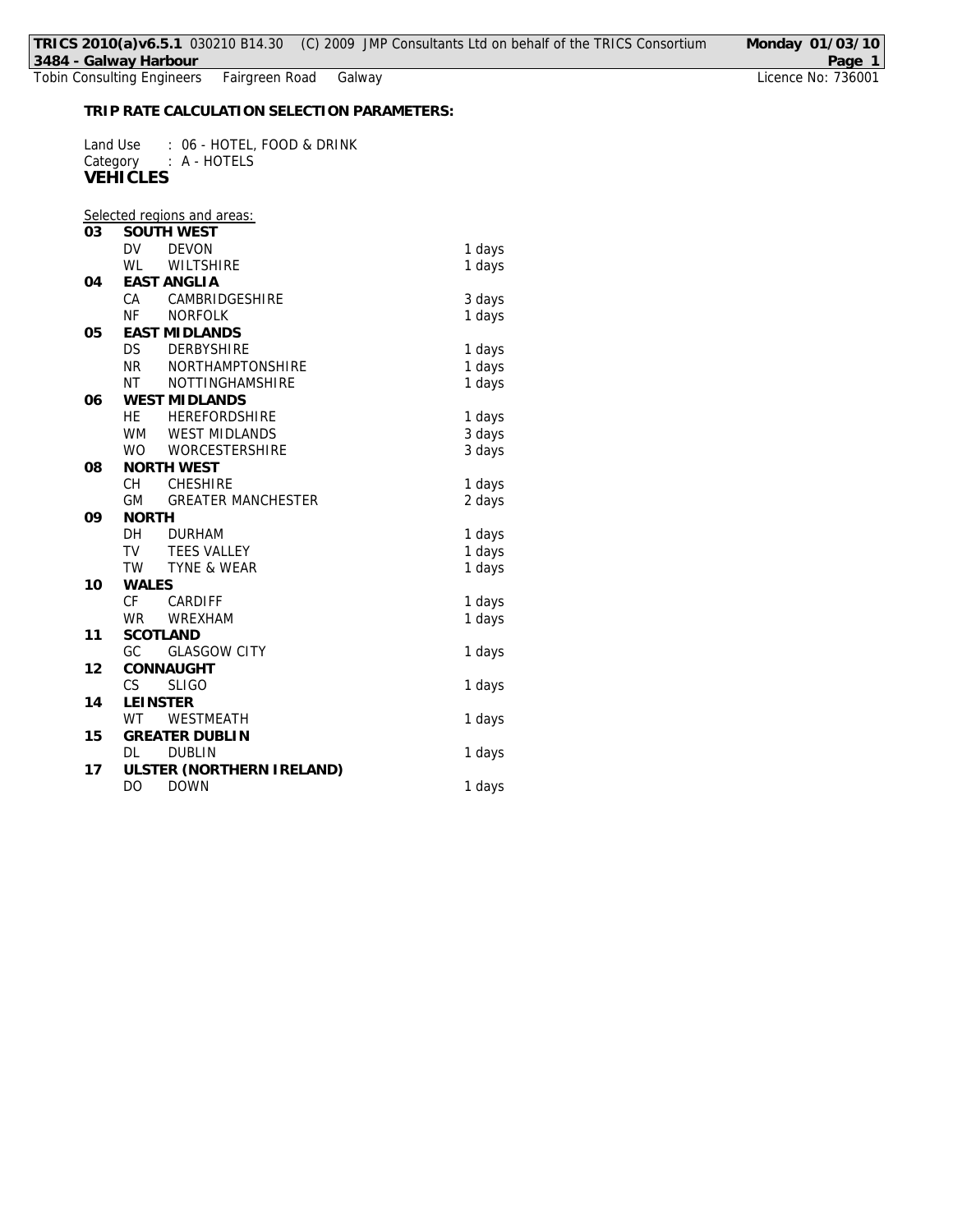| 3484 - Galway Harbour              |                                          | TRICS 2010(a)v6.5.1 030210 B14.30 (C) 2009 JMP Consultants Ltd on behalf of the TRICS Consortium | Monday 01/03/10<br>Page 2 |
|------------------------------------|------------------------------------------|--------------------------------------------------------------------------------------------------|---------------------------|
| <b>Tobin Consulting Engineers</b>  | Fairgreen Road<br>Galway                 |                                                                                                  | Licence No: 736001        |
| Filtering Stage 2 selection:       |                                          |                                                                                                  |                           |
| Parameter:                         | Gross floor area                         |                                                                                                  |                           |
| Range:                             | 1700 to 20000 (units: sqm)               |                                                                                                  |                           |
| Public Transport Provision:        |                                          |                                                                                                  |                           |
| Selection by:                      |                                          | Include all surveys                                                                              |                           |
| Date Range:                        | 01/01/99 to 16/10/09                     |                                                                                                  |                           |
| Selected survey days:              |                                          |                                                                                                  |                           |
| Monday                             |                                          | 2 days                                                                                           |                           |
| Tuesday                            |                                          | 7 days                                                                                           |                           |
| Wednesday                          |                                          | 6 days                                                                                           |                           |
| Thursday                           |                                          | 7 days                                                                                           |                           |
| Friday                             |                                          | 5 days                                                                                           |                           |
| Sunday                             |                                          | 2 days                                                                                           |                           |
| Selected survey types:             |                                          |                                                                                                  |                           |
| Manual count                       |                                          | 29 days                                                                                          |                           |
| <b>Directional ATC Count</b>       |                                          | 0 days                                                                                           |                           |
| Selected Locations:                |                                          |                                                                                                  |                           |
| <b>Town Centre</b>                 |                                          | 6                                                                                                |                           |
| Edge of Town Centre                |                                          | 8                                                                                                |                           |
| Suburban Area (PPS6 Out of Centre) |                                          | 13                                                                                               |                           |
|                                    | Neighbourhood Centre (PPS6 Local Centre) | $\overline{2}$                                                                                   |                           |
| Selected Location Sub Categories:  |                                          |                                                                                                  |                           |
| Development Zone                   |                                          | 3                                                                                                |                           |
| Residential Zone                   |                                          | $\overline{2}$                                                                                   |                           |
| Retail Zone                        |                                          | 1                                                                                                |                           |
| Built-Up Zone                      |                                          | 3                                                                                                |                           |
| Village                            |                                          | $\mathbf{1}$                                                                                     |                           |
| No Sub Category                    |                                          | 19                                                                                               |                           |
|                                    |                                          |                                                                                                  |                           |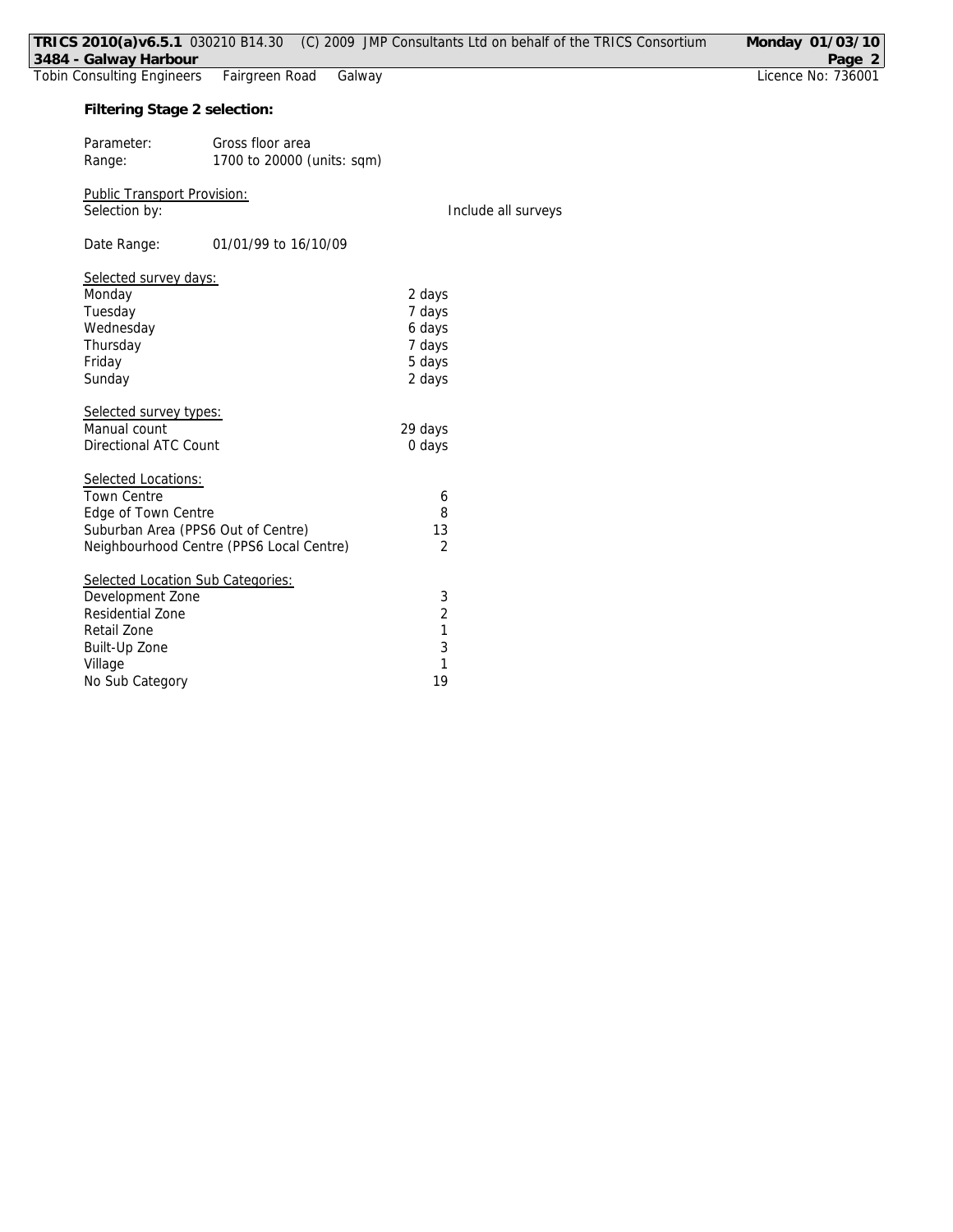|                | TRICS 2010(a)v6.5.1 030210 B14.30 (C) 2009 JMP Consultants Ltd on behalf of the TRICS Consortium |                       | Monday 01/03/10              |
|----------------|--------------------------------------------------------------------------------------------------|-----------------------|------------------------------|
|                | 3484 - Galway Harbour<br><b>Tobin Consulting Engineers</b><br>Fairgreen Road<br>Galway           |                       | Page 3<br>Licence No: 736001 |
|                | <b>LIST OF SITES relevant to selection parameters</b>                                            |                       |                              |
|                |                                                                                                  |                       |                              |
| 1              | CA-06-A-01<br>HOTEL, CAMBRIDGE<br>REGENT STREET                                                  | CAMBRIDGESHIRE        |                              |
|                | CAMBRIDGE<br>Edge of Town Centre                                                                 |                       |                              |
|                | No Sub Category<br>Total Gross floor area:<br>8100 sqm                                           |                       |                              |
| 2              | CA-06-A-02<br>HOTEL, CAMBRIDGE<br><b>GONVILLE PLACE</b>                                          | <b>CAMBRIDGESHIRE</b> |                              |
|                | CAMBRIDGE<br>Edge of Town Centre                                                                 |                       |                              |
|                | No Sub Category                                                                                  |                       |                              |
| 3              | Total Gross floor area:<br>5350 sqm<br>CA-06-A-03<br>TRAVELODGE, CAMBRIDGE                       | CAMBRIDGESHIRE        |                              |
|                | <b>CLIFTON WAY</b><br>CAMBRIDGE LEISURE PARK                                                     |                       |                              |
|                | CAMBRIDGE                                                                                        |                       |                              |
|                | Suburban Area (PPS6 Out of Centre)<br>Built-Up Zone                                              |                       |                              |
|                | Total Gross floor area:<br>3950 sqm                                                              |                       |                              |
| 4              | CF-06-A-01<br>HOTEL, CARDIFF<br><b>SCHOONER WAY</b>                                              | <b>CARDIFF</b>        |                              |
|                | ATLANTIC WHARF                                                                                   |                       |                              |
|                | CARDIFF<br>Edge of Town Centre                                                                   |                       |                              |
|                | Built-Up Zone<br>Total Gross floor area:<br>7700 sqm                                             |                       |                              |
| 5              | CH-06-A-01<br>RAMADA JARVIS, CHESTER                                                             | <b>CHESHIRE</b>       |                              |
|                | WHITCHURCH ROAD<br>CHRISTLETON                                                                   |                       |                              |
|                | <b>CHESTER</b>                                                                                   |                       |                              |
|                | Neighbourhood Centre (PPS6 Local Centre)<br>Village                                              |                       |                              |
| 6              | Total Gross floor area:<br>6000 sqm<br>HOTEL, SLIGO<br>CS-06-A-01                                | <b>SLIGO</b>          |                              |
|                | <b>QUAY STREET</b>                                                                               |                       |                              |
|                | <b>SLIGO</b>                                                                                     |                       |                              |
|                | <b>Town Centre</b><br>No Sub Category                                                            |                       |                              |
| $\overline{7}$ | Total Gross floor area:<br>2000 sqm<br>DH-06-A-01<br>PREMIER INN, DURHAM                         | <b>DURHAM</b>         |                              |
|                | FREEMANS PLACE                                                                                   |                       |                              |
|                | MILLENNIUM PLACE<br><b>DURHAM</b>                                                                |                       |                              |
|                | Edge of Town Centre<br>Development Zone                                                          |                       |                              |
|                | Total Gross floor area:<br>3570 sqm                                                              |                       |                              |
| 8              | DL-06-A-01<br>CROWNE PLAZA, DUBLIN<br>SWORDS ROAD                                                | <b>DUBLIN</b>         |                              |
|                | <b>DUBLIN</b>                                                                                    |                       |                              |
|                | Suburban Area (PPS6 Out of Centre)<br>No Sub Category                                            |                       |                              |
|                | Total Gross floor area:<br>20000 sqm                                                             |                       |                              |
| 9              | DO-06-A-01<br>HOTEL, BANBRIDGE<br>RATHFRILAND ROAD                                               | <b>DOWN</b>           |                              |
|                | <b>BANBRIDGE</b>                                                                                 |                       |                              |
|                | Suburban Area (PPS6 Out of Centre)<br>No Sub Category                                            |                       |                              |
|                | Total Gross floor area:<br>2750 sqm                                                              |                       |                              |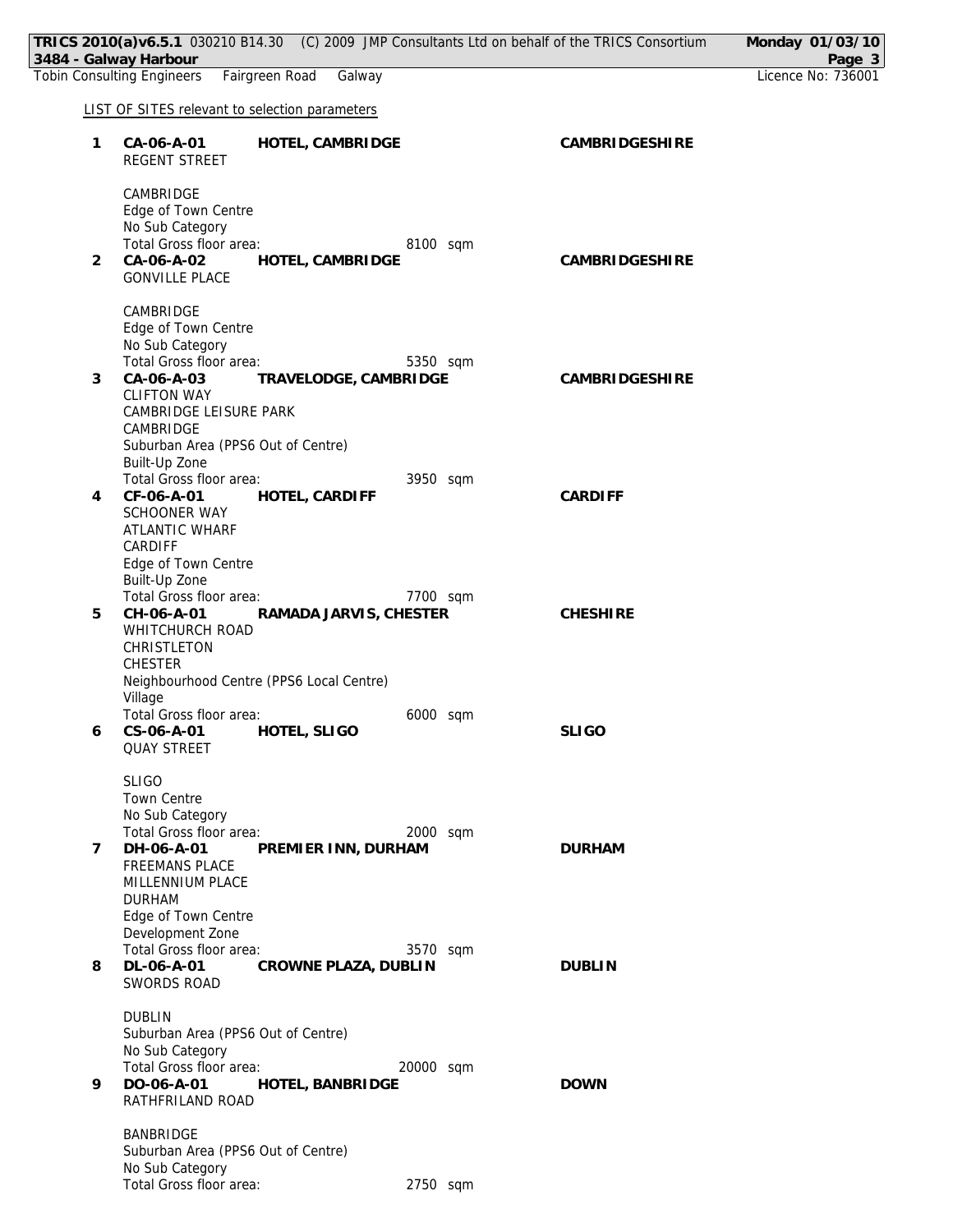|    | TRICS 2010(a)v6.5.1 030210 B14.30 (C) 2009 JMP Consultants Ltd on behalf of the TRICS Consortium<br>3484 - Galway Harbour                                                                                 |                           | Monday 01/03/10<br>Page 4 |
|----|-----------------------------------------------------------------------------------------------------------------------------------------------------------------------------------------------------------|---------------------------|---------------------------|
|    | Fairgreen Road<br><b>Tobin Consulting Engineers</b><br>Galway                                                                                                                                             |                           | Licence No: 736001        |
|    | LIST OF SITES relevant to selection parameters (Cont.)                                                                                                                                                    |                           |                           |
| 10 | DS-06-A-01<br>DAYS INN, DERBY<br>SIR FRANK WHITTLE RD                                                                                                                                                     | <b>DERBYSHIRE</b>         |                           |
| 11 | <b>DERBY</b><br>Suburban Area (PPS6 Out of Centre)<br>No Sub Category<br>Total Gross floor area:<br>5304 sqm<br>PREMIER TRAVEL INN, PLYMOUTH<br>DV-06-A-01<br><b>SUTTON ROAD</b><br><b>SUTTON HARBOUR</b> | <b>DEVON</b>              |                           |
| 12 | PLYMOUTH<br>Edge of Town Centre<br>No Sub Category<br>Total Gross floor area:<br>3420 sqm<br>GC-06-A-02<br>SERVICED APARTS., GLASGOW<br><b>BALVICAR STREET</b><br><b>STRATHBUNGO</b>                      | <b>GLASGOW CITY</b>       |                           |
| 13 | GLASGOW<br>Suburban Area (PPS6 Out of Centre)<br>Residential Zone<br>3000 sqm<br>Total Gross floor area:<br>GM-06-A-06 PREMIER LODGE, URMSTON<br>TRAFFORD BOULEVARD                                       | <b>GREATER MANCHESTER</b> |                           |
| 14 | <b>URMSTON</b><br>Suburban Area (PPS6 Out of Centre)<br>No Sub Category<br>Total Gross floor area:<br>2475 sqm<br>GM-06-A-07 TRAVELODGE, MANCHESTER<br>BLACKFRIARS STREET<br>SALFORD<br><b>MANCHESTER</b> | <b>GREATER MANCHESTER</b> |                           |
| 15 | Edge of Town Centre<br>Built-Up Zone<br>Total Gross floor area:<br>7925 sqm<br>HE-06-A-01 HOTEL, HEREFORD<br><b>BROAD STREET</b>                                                                          | <b>HEREFORDSHIRE</b>      |                           |
| 16 | <b>HEREFORD</b><br>Town Centre<br>No Sub Category<br>Total Gross floor area:<br>3096 sqm<br>NF-06-A-01<br>HOTEL, NORWICH<br>PALACE STREET<br><b>TOMBLANDS</b><br><b>NORWICH</b>                           | <b>NORFOLK</b>            |                           |
| 17 | Edge of Town Centre<br>No Sub Category<br>Total Gross floor area:<br>3530 sqm<br>NR-06-A-01<br>COMFORT INN, KETTERING<br>HIGH STREET                                                                      | NORTHAMPTONSHIRE          |                           |
| 18 | KETTERING<br><b>Town Centre</b><br>No Sub Category<br>Total Gross floor area:<br>5868 sqm<br>NT-06-A-01<br>HOLIDAY INN, NOTTINGHAM<br>CASTLE MARINA PARK                                                  | <b>NOTTINGHAMSHIRE</b>    |                           |
|    | NOTTINGHAM<br>Suburban Area (PPS6 Out of Centre)<br>Development Zone<br>Total Gross floor area:<br>5000 sqm                                                                                               |                           |                           |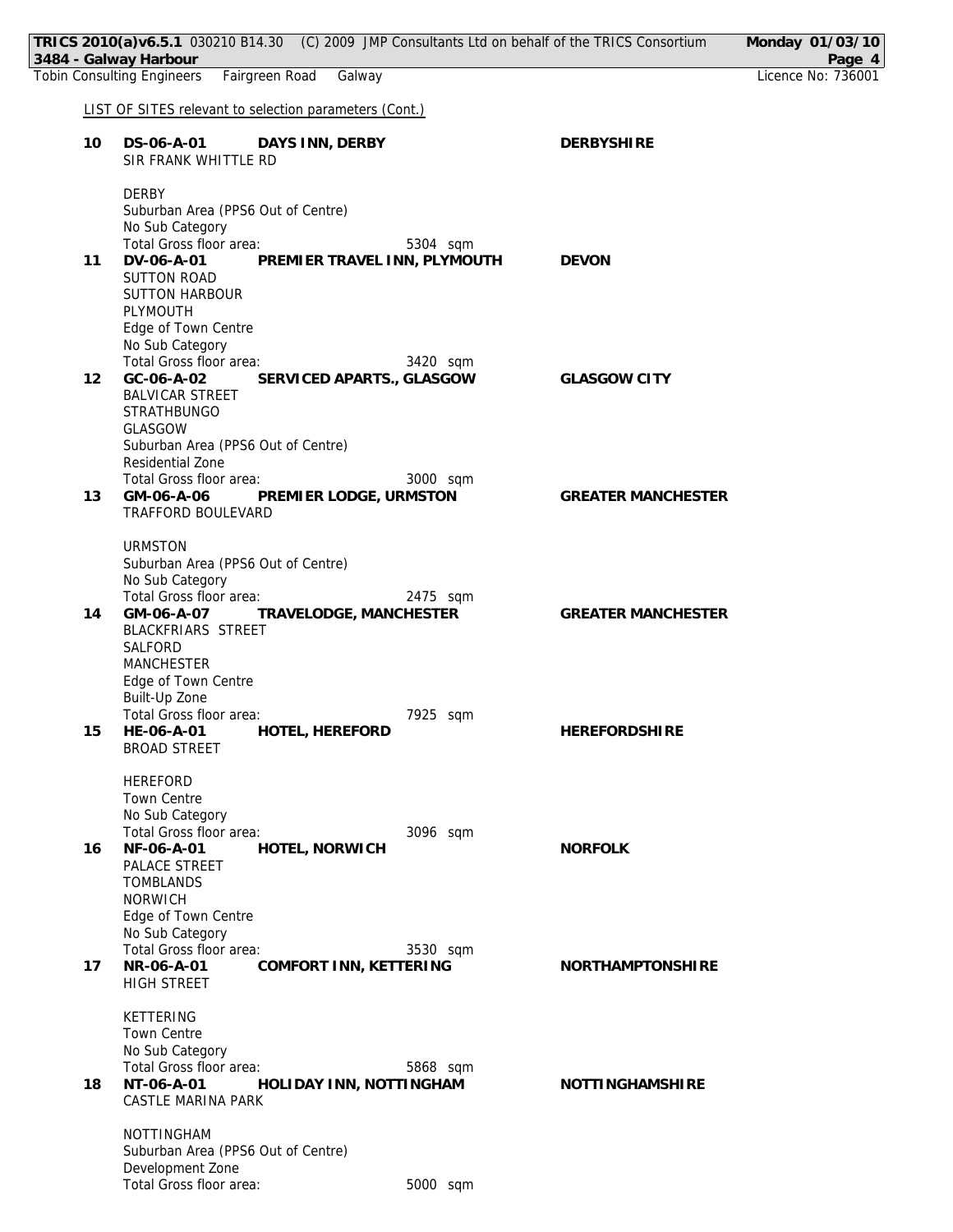|    | TRICS 2010(a)v6.5.1 030210 B14.30 (C) 2009 JMP Consultants Ltd on behalf of the TRICS Consortium<br>3484 - Galway Harbour |                        | Monday 01/03/10<br>Page 5 |
|----|---------------------------------------------------------------------------------------------------------------------------|------------------------|---------------------------|
|    | <b>Tobin Consulting Engineers</b><br>Fairgreen Road<br>Galway                                                             |                        | Licence No: 736001        |
|    | LIST OF SITES relevant to selection parameters (Cont.)                                                                    |                        |                           |
| 19 | TV-06-A-01<br>HOTEL, MIDDLESBROUGH                                                                                        | <b>TEES VALLEY</b>     |                           |
|    | <b>MARTON ROAD</b>                                                                                                        |                        |                           |
|    | MIDDLESBROUGH                                                                                                             |                        |                           |
|    | Suburban Area (PPS6 Out of Centre)<br>No Sub Category                                                                     |                        |                           |
|    | Total Gross floor area:<br>2500 sqm                                                                                       |                        |                           |
| 20 | TW-06-A-01<br>PREMIER TRAV. INN, NEWCASTLE                                                                                | <b>TYNE &amp; WEAR</b> |                           |
|    | <b>CITY ROAD</b><br>QUAYSIDE                                                                                              |                        |                           |
|    | <b>NEWCASTLE</b>                                                                                                          |                        |                           |
|    | Suburban Area (PPS6 Out of Centre)<br>Development Zone                                                                    |                        |                           |
|    | Total Gross floor area:<br>3075 sqm                                                                                       |                        |                           |
| 21 | WL-06-A-01<br>THISTLE, SWINDON                                                                                            | <b>WILTSHIRE</b>       |                           |
|    | <b>ISLINGTON STREET</b>                                                                                                   |                        |                           |
|    | SWINDON                                                                                                                   |                        |                           |
|    | <b>Town Centre</b><br>No Sub Category                                                                                     |                        |                           |
|    | Total Gross floor area:<br>5000 sqm                                                                                       |                        |                           |
| 22 | WM-06-A-01<br>HOTEL, WOLVERHAMPTON<br>LICHFIELD ROAD                                                                      | <b>WEST MIDLANDS</b>   |                           |
|    |                                                                                                                           |                        |                           |
|    | WOLVERHAMPTON<br><b>Town Centre</b>                                                                                       |                        |                           |
|    | No Sub Category                                                                                                           |                        |                           |
| 23 | Total Gross floor area:<br>5768 sqm<br>WM-06-A-03<br>HOTEL, COVENTRY                                                      | WEST MIDLANDS          |                           |
|    | <b>HOLYHEAD ROAD</b>                                                                                                      |                        |                           |
|    | <b>COVENTRY</b>                                                                                                           |                        |                           |
|    | Suburban Area (PPS6 Out of Centre)                                                                                        |                        |                           |
|    | Residential Zone<br>Total Gross floor area:<br>1700 sqm                                                                   |                        |                           |
| 24 | PURPLE HOTEL, BIRMINGHAM<br>WM-06-A-04                                                                                    | <b>WEST MIDLANDS</b>   |                           |
|    | <b>CUCKOO ROAD</b>                                                                                                        |                        |                           |
|    | <b>NECHELLS</b><br><b>BIRMINGHAM</b>                                                                                      |                        |                           |
|    | Suburban Area (PPS6 Out of Centre)                                                                                        |                        |                           |
|    | Retail Zone<br>Total Gross floor area:<br>3500 sqm                                                                        |                        |                           |
| 25 | WO-06-A-01<br>HILTON, NEAR BROMSGROVE                                                                                     | <b>WORCESTERSHIRE</b>  |                           |
|    | <b>BIRMINGHAM ROAD</b><br><b>UPPER CATSHILL</b>                                                                           |                        |                           |
|    | NEAR BROMSGROVE                                                                                                           |                        |                           |
|    | Neighbourhood Centre (PPS6 Local Centre)<br>No Sub Category                                                               |                        |                           |
|    | Total Gross floor area:<br>9700 sqm                                                                                       |                        |                           |
| 26 | WO-06-A-02<br>QUALITY HOTEL, REDDITCH<br>POOLE BANK                                                                       | <b>WORCESTERSHIRE</b>  |                           |
|    | SOUTHCREST                                                                                                                |                        |                           |
|    | REDDITCH                                                                                                                  |                        |                           |
|    | Suburban Area (PPS6 Out of Centre)<br>No Sub Category                                                                     |                        |                           |
|    | Total Gross floor area:<br>4000 sqm                                                                                       |                        |                           |
| 27 | RAMADA HOTEL, BROMSGROVE<br>WO-06-A-03<br>KIDDERMINSTER ROAD                                                              | <b>WORCESTERSHIRE</b>  |                           |
|    |                                                                                                                           |                        |                           |
|    | <b>BROMSGROVE</b><br>Suburban Area (PPS6 Out of Centre)                                                                   |                        |                           |
|    | No Sub Category                                                                                                           |                        |                           |
|    | Total Gross floor area:<br>4500 sqm                                                                                       |                        |                           |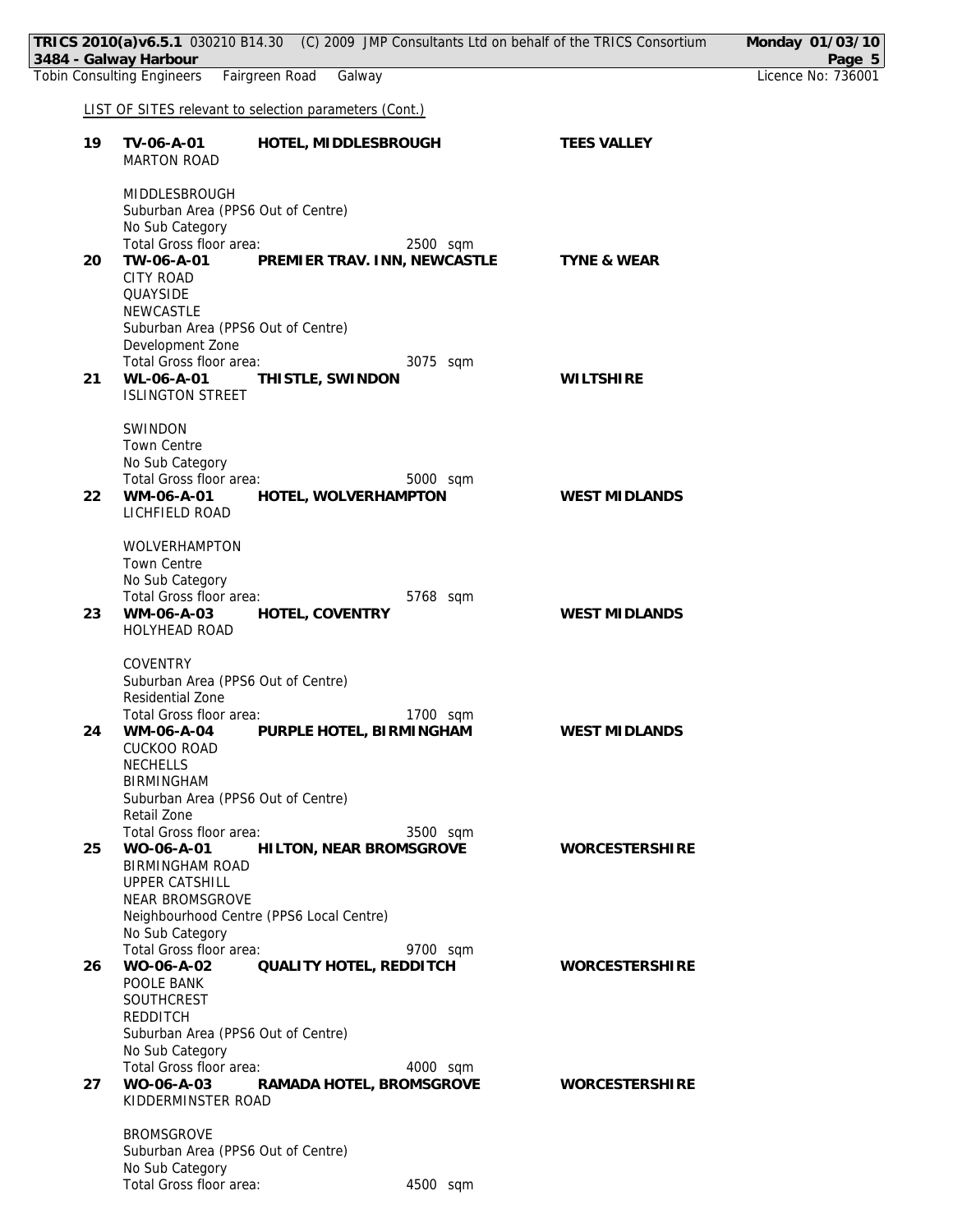| TRICS 2010(a)v6.5.1 030210 B14.30 (C) 2009 JMP Consultants Ltd on behalf of the TRICS Consortium | Monday 01/03/10                                        |           |                  |                    |
|--------------------------------------------------------------------------------------------------|--------------------------------------------------------|-----------|------------------|--------------------|
| 3484 - Galway Harbour                                                                            |                                                        |           |                  | Page 6             |
| <b>Tobin Consulting Engineers</b>                                                                | Fairgreen Road<br>Galway                               |           |                  | Licence No: 736001 |
|                                                                                                  |                                                        |           |                  |                    |
|                                                                                                  | LIST OF SITES relevant to selection parameters (Cont.) |           |                  |                    |
|                                                                                                  |                                                        |           |                  |                    |
| 28                                                                                               | HOTEL, WREXHAM<br>WR-06-A-01                           |           | WREXHAM          |                    |
|                                                                                                  | YORKE STREET                                           |           |                  |                    |
|                                                                                                  |                                                        |           |                  |                    |
|                                                                                                  | WREXHAM                                                |           |                  |                    |
|                                                                                                  | <b>Town Centre</b>                                     |           |                  |                    |
|                                                                                                  | No Sub Category                                        |           |                  |                    |
|                                                                                                  | Total Gross floor area:                                | 2300 sqm  |                  |                    |
| 29                                                                                               | HOTEL, ATHLONE<br>WT-06-A-01                           |           | <b>WESTMEATH</b> |                    |
|                                                                                                  | NORTHGATE STREET                                       |           |                  |                    |
|                                                                                                  | <b>ATHLONE</b>                                         |           |                  |                    |
|                                                                                                  | Edge of Town Centre                                    |           |                  |                    |
|                                                                                                  | No Sub Category                                        |           |                  |                    |
|                                                                                                  | Total Gross floor area:                                | 16500 sqm |                  |                    |
|                                                                                                  |                                                        |           |                  |                    |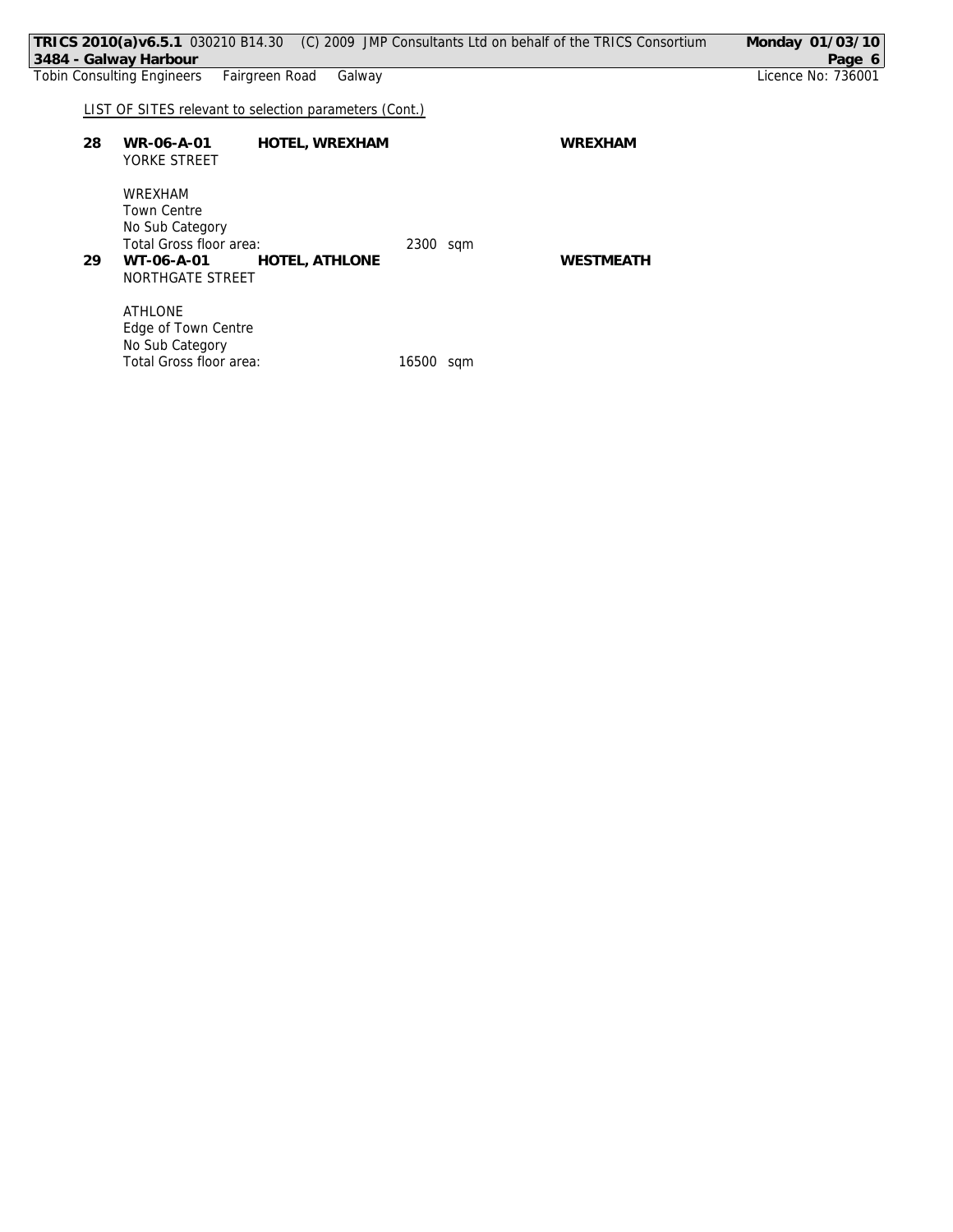Tobin Consulting Engineers Fairgreen Road

TRIP RATE for Land Use 06 - HOTEL, FOOD & DRINK/A - HOTELS **VEHICLES Calculation factor: 100 sqm BOLD print indicates peak (busiest) period**

|                     | ARRIVALS       |      |       | <b>DEPARTURES</b> |      |       | <b>TOTALS</b>  |          |       |
|---------------------|----------------|------|-------|-------------------|------|-------|----------------|----------|-------|
|                     | No.            | Ave. | Trip  | No.               | Ave. | Trip  | No.            | Ave.     | Trip  |
| Time Range          | Days           | GFA  | Rate  | Days              | GFA  | Rate  | Days           | GFA      | Rate  |
| $00:00 - 01:00$     | 0              | 0    | 0.000 | 0                 | 0    | 0.000 | 0              | $\Omega$ | 0.000 |
| $01:00 - 02:00$     | $\mathbf 0$    | 0    | 0.000 | 0                 | 0    | 0.000 | 0              | 0        | 0.000 |
| $02:00 - 03:00$     | $\mathbf 0$    | 0    | 0.000 | 0                 | 0    | 0.000 | 0              | 0        | 0.000 |
| $03:00 - 04:00$     | 0              | 0    | 0.000 | 0                 | 0    | 0.000 | 0              | $\Omega$ | 0.000 |
| $04:00 - 05:00$     | $\mathbf 0$    | 0    | 0.000 | 0                 | 0    | 0.000 | 0              | $\Omega$ | 0.000 |
| $05:00 - 06:00$     | $\mathbf 0$    | 0    | 0.000 | 0                 | 0    | 0.000 | $\overline{0}$ | $\Omega$ | 0.000 |
| $06:00 - 07:00$     | 1              | 9700 | 0.134 | 1                 | 9700 | 0.134 | 1              | 9700     | 0.268 |
| $07:00 - 08:00$     | 29             | 5434 | 0.160 | 29                | 5434 | 0.268 | 29             | 5434     | 0.428 |
| $08:00 - 09:00$     | 29             | 5434 | 0.273 | 29                | 5434 | 0.400 | 29             | 5434     | 0.673 |
| $09:00 - 10:00$     | 29             | 5434 | 0.251 | 29                | 5434 | 0.288 | 29             | 5434     | 0.539 |
| $10:00 - 11:00$     | 29             | 5434 | 0.216 | 29                | 5434 | 0.211 | 29             | 5434     | 0.427 |
| $11:00 - 12:00$     | 29             | 5434 | 0.207 | 29                | 5434 | 0.208 | 29             | 5434     | 0.415 |
| $12:00 - 13:00$     | 29             | 5434 | 0.269 | 29                | 5434 | 0.230 | 29             | 5434     | 0.499 |
| $13:00 - 14:00$     | 29             | 5434 | 0.235 | 29                | 5434 | 0.222 | 29             | 5434     | 0.457 |
| $14:00 - 15:00$     | 29             | 5434 | 0.244 | 29                | 5434 | 0.249 | 29             | 5434     | 0.493 |
| $15:00 - 16:00$     | 29             | 5434 | 0.240 | 29                | 5434 | 0.276 | 29             | 5434     | 0.516 |
| $16:00 - 17:00$     | 29             | 5434 | 0.251 | 29                | 5434 | 0.263 | 29             | 5434     | 0.514 |
| $17:00 - 18:00$     | 29             | 5434 | 0.365 | 29                | 5434 | 0.251 | 29             | 5434     | 0.616 |
| 18:00 - 19:00       | 29             | 5434 | 0.353 | 29                | 5434 | 0.237 | 29             | 5434     | 0.590 |
| 19:00 - 20:00       | 18             | 5637 | 0.406 | 18                | 5637 | 0.303 | 18             | 5637     | 0.709 |
| $20:00 - 21:00$     | 17             | 5807 | 0.280 | 17                | 5807 | 0.218 | 17             | 5807     | 0.498 |
| $21:00 - 22:00$     | 13             | 5018 | 0.147 | 13                | 5018 | 0.155 | 13             | 5018     | 0.302 |
| $22:00 - 23:00$     | 3              | 5257 | 0.197 | $\overline{3}$    | 5257 | 0.298 | 3              | 5257     | 0.495 |
| $23:00 - 24:00$     | $\overline{2}$ | 6100 | 0.090 | $\overline{2}$    | 6100 | 0.164 | $\overline{2}$ | 6100     | 0.254 |
| <b>Total Rates:</b> |                |      | 4.318 |                   |      | 4.375 |                |          | 8.693 |

## **Parameter summary**

| Trip rate parameter range selected:      | 1700 - 20000 (units: sqm) |
|------------------------------------------|---------------------------|
| Survey date date range:                  | 01/01/99 - 16/10/09       |
| Number of weekdays (Monday-Friday):      | 28                        |
| Number of Saturdays:                     |                           |
| Number of Sundays:                       | 2                         |
| Surveys manually removed from selection: |                           |
|                                          |                           |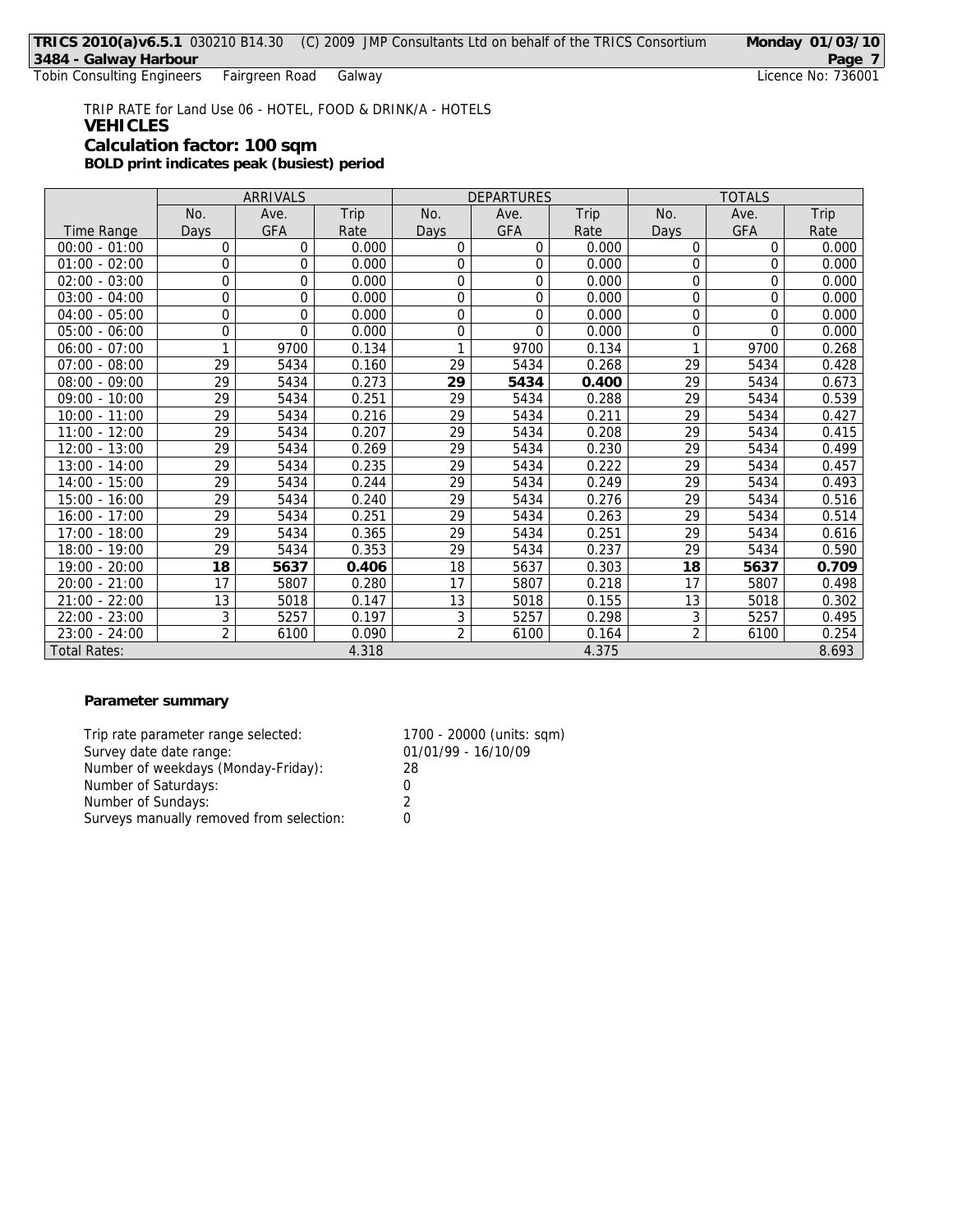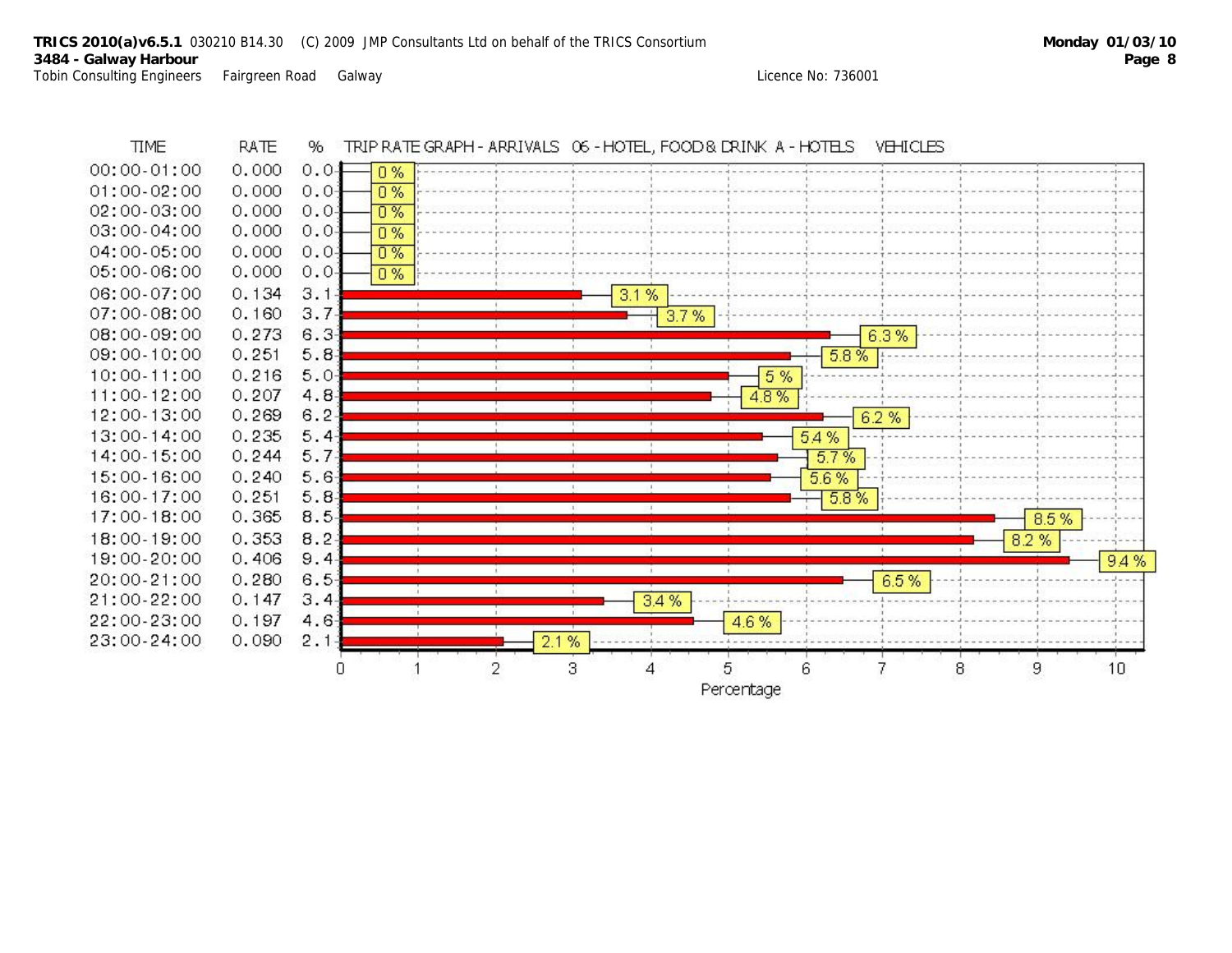